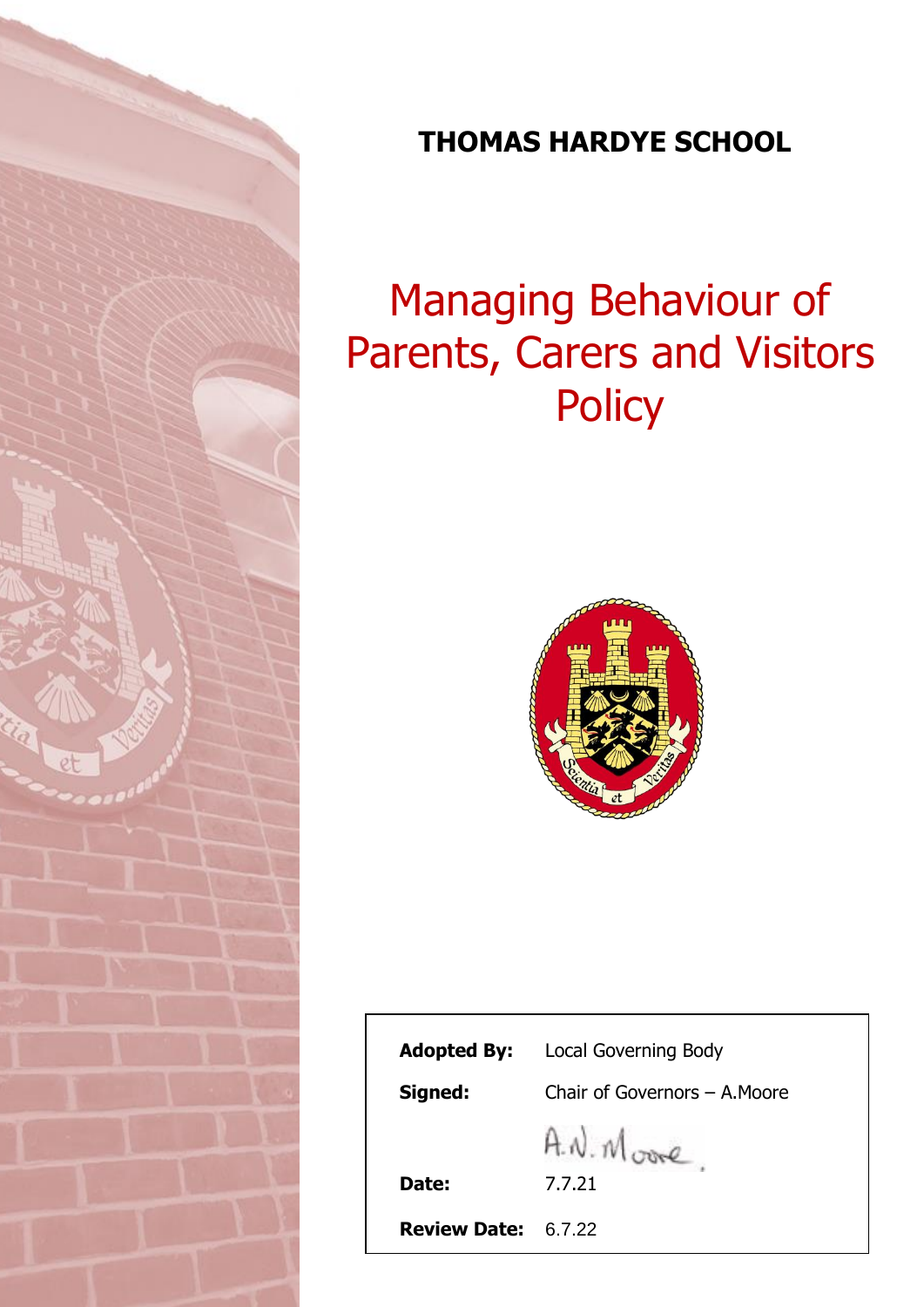# **Statement of intent**

Thomas Hardye School encourages close links with parents and carers and the community. We believe that students benefit when the relationship between home and school is a positive one. As a school we place a high importance on good manners and positive communication, founded on mutual respect.

The vast majority of parents/ carers and visitors to our school are keen to work with us and are supportive of the school. However, on the rare occasions when a negative attitude towards the school is expressed, this can result in aggression, verbal and/or physical abuse towards school staff.

Our school expects and requires its staff to behave professionally in these difficult situations and attempt to defuse the situation where possible, seeking the involvement as appropriate of other colleagues. However, all staff have the right to work without fear of violence and abuse and the right, in an extreme case, of appropriate self-defence.

We expect parents and carers, and visitors to behave in a reasonable way towards school staff. This policy outlines the steps that will be taken where behaviour is unacceptable

# **2. Behaviour**

Types of behaviour that are considered serious and unacceptable and will not be tolerated (this is not an exhaustive list but seeks to provide illustrations of such behaviour):

- Shouting at school staff, either in person or over the telephone
- Physically intimidating a member of staff, e.g. standing very close to her/him
- The use of aggressive hand gestures
- Threatening, belittling, disparaging, or insulting school staff
- Shaking or holding a fist towards another person
- Swearing at a member of school staff
- Pushing
- Hitting, e.g. slapping, punching and kicking
- Spitting
- Racist, sexist or other derogatory comments
- Breaking the school's security procedures
- Making defamatory comments about members of staff or Governors online

Unacceptable behaviour will result in the Local Education Authority, the Chair of Governors and the Police being informed. Legal action may follow.

# **3. Procedure**

When a parent/carer or member of the public behaves in an unacceptable way towards a member of the school staff the Headteacher or appropriate senior staff will seek to resolve the situation through discussion and mediation. If necessary, the school's complaints procedure should be followed. If a parent or carer refuses to use the informal and formal complaints procedure, the school will consider the concern closed. Where all procedures have been exhausted, and aggression or intimidation continue, or where there is an extreme act of violence, a parent/carer may be banned by the Headteacher from the school premises for a period of time, subject to review. The school also reserves the right to restrict access to members of staff, or to only communicate on terms that the school feels are appropriate under the circumstances.

Where such behaviour does occur on site, the person involved will be invited to leave the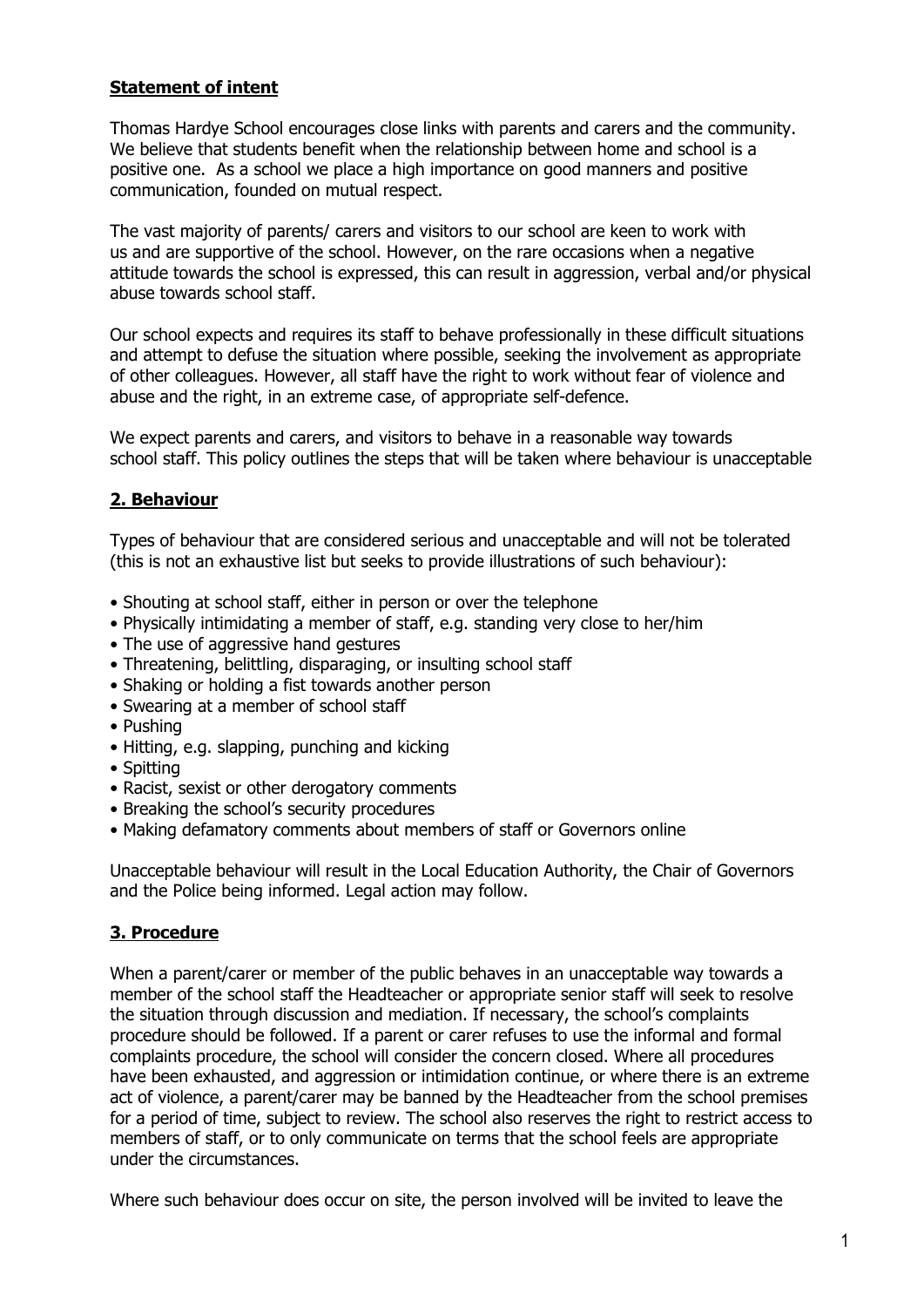premises or be taken to a room away from other persons. If telephone conversations become threatening, abusive or contemptuous, members of staff are instructed to terminate the call and report the incident. In line with many institutions, all calls to and from the school are recorded for security and training purposes, and the site is comprehensively covered by CCTV. An investigation will be conducted and an incident report form will be completed (Appendix A) and evidence taken from witnesses.

If a ban is deemed appropriate the following steps will be taken:

- 1. The parent or carer or visitor will be informed, in writing, that s/he is banned from the premises, subject to review, and what will happen if the ban is breached, eg that an injunction application may follow.
- 2. Where an assault or threatening behaviour has led to a ban, a statement confirming that the matter has been reported to the Local Education Authority and the Police will be included.
- 3. The Chair of Governors will be informed of the ban.
- 4. Where appropriate, arrangements for students being delivered to, and collected from the school gate will be clarified.
- 5. Conclusion

Thomas Hardye School will always take action where behaviour is unacceptable and constitutes a breach of the home-school code of conduct or health and safety legislation.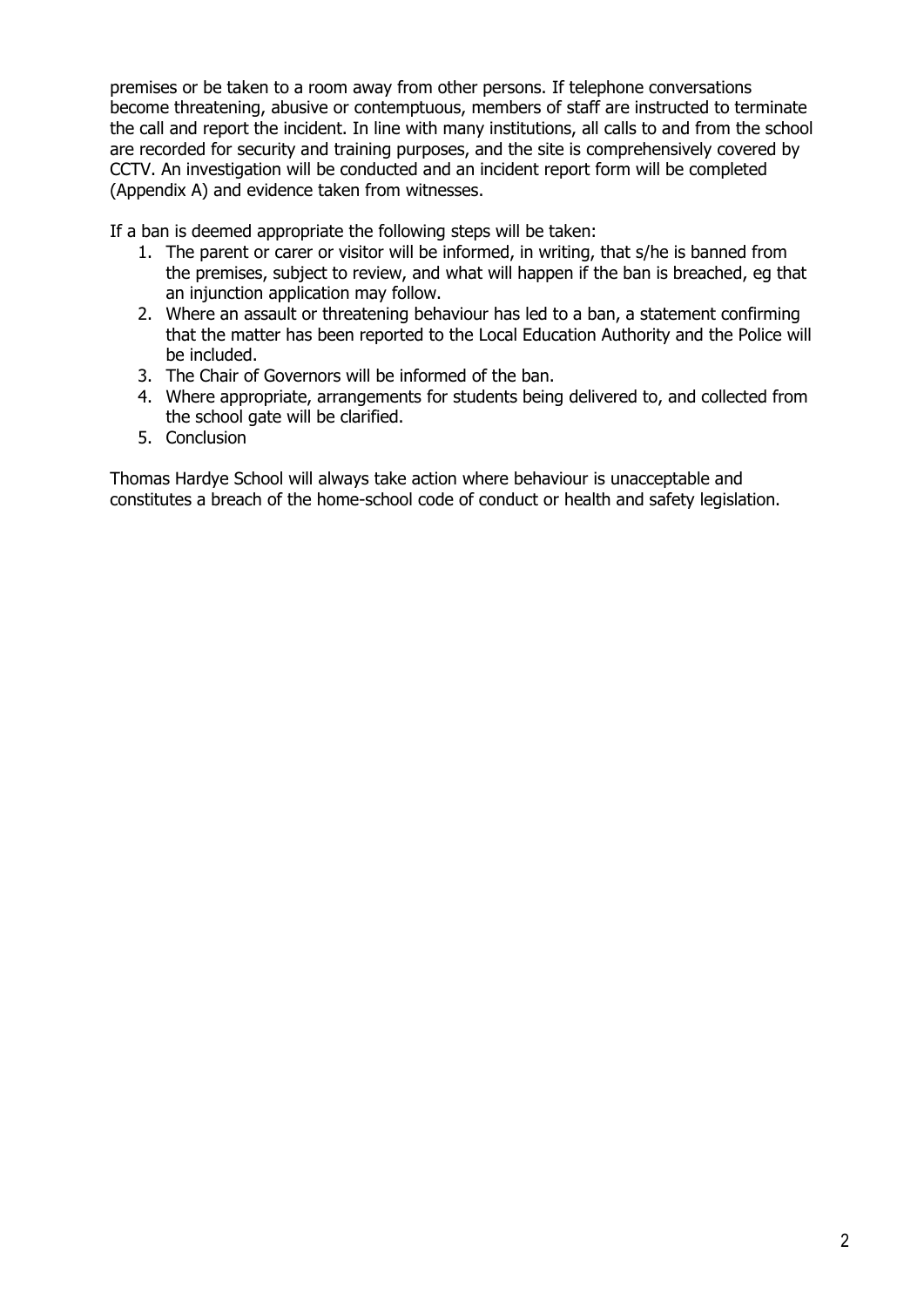#### Appendix A

#### **Incident Report Form**

(Includes trespass, nuisance or disturbance on school premises, verbal abuse, sexual or racial abuse, mental abuse, threats, aggression, physical violence and intentional damage to personal property). This form should be completed as fully as possible. Please confine your information to matters of fact; you should expect that this form would be made available to any interested person. A member of staff should complete the form for an incident involving or witnessed by a student. Please use continuation sheet if necessary. Date of incident ………………. Day of week ……………… Time …………………………………… 1. Member of staff or other person reporting incident Name ……………………………………………………………………………………………………………….. Work address: (if different from school address) ………………………………………………………………………………………………………………………… Position ……………………………………………………………………………………………………………. 2. Personal details of person assaulted/verbally abused/intimidated (if appropriate) Name ……………………………………………………………………………………………………………….. Work address: (if different from school address)/home address (if student). …………………………………………………………………………………………………………………………. Job/Position (if member of staff) ………………………………………………………………………….. Dept/Section/Class ……………………………………………………………………………………………… Age ………………………………………… Gender …………………………………………………………….. 3. Details of trespassers/assailant(s)/aggressor(s) (if known) ………………………………………………………………………………………………………………………….. 4. Witness(es) if any Name …………………………………………………………………………………................................. Address ……………………………………………………………………………………………………………… Age (approx) …………………………….. Gender ………………………………………………………….. Other Information Relationship between member of staff/student and trespasser/assailant, if any: …………………………………………………………………………………………………………………………… 5. Details of incident a) Type of incident (e.g. if trespass, was the trespasser causing a nuisance or disturbance and how, if assault, give details of any injury suffered, treatment received etc. ……………………………………………………………………………………………………………………………. ……………………………………………………………………………………………………………………………. b) Location of incident (attach sketch if appropriate) ……………………………………………………………………………………………………………………………. c) Other details: describe incident, including, where relevant, events leading up to it; relevant details of trespasser/assailant not given above; if a weapon was involved, who else was present ………………………………………………………………………………………………….. …………………………………………………………………………………………………………………………….. …………………………………………………………………………………………………………………………….. …………………………………………………………………………………………………………………………….. 6. Outcome: (e.g. whether police called; whether trespasser was removed from premises under section 547 Education Act 1996; whether parents/carers contacted; what happened after the incident; any legal action) ………………………………………………………………………… ………………………………………………………………………………………………………………………………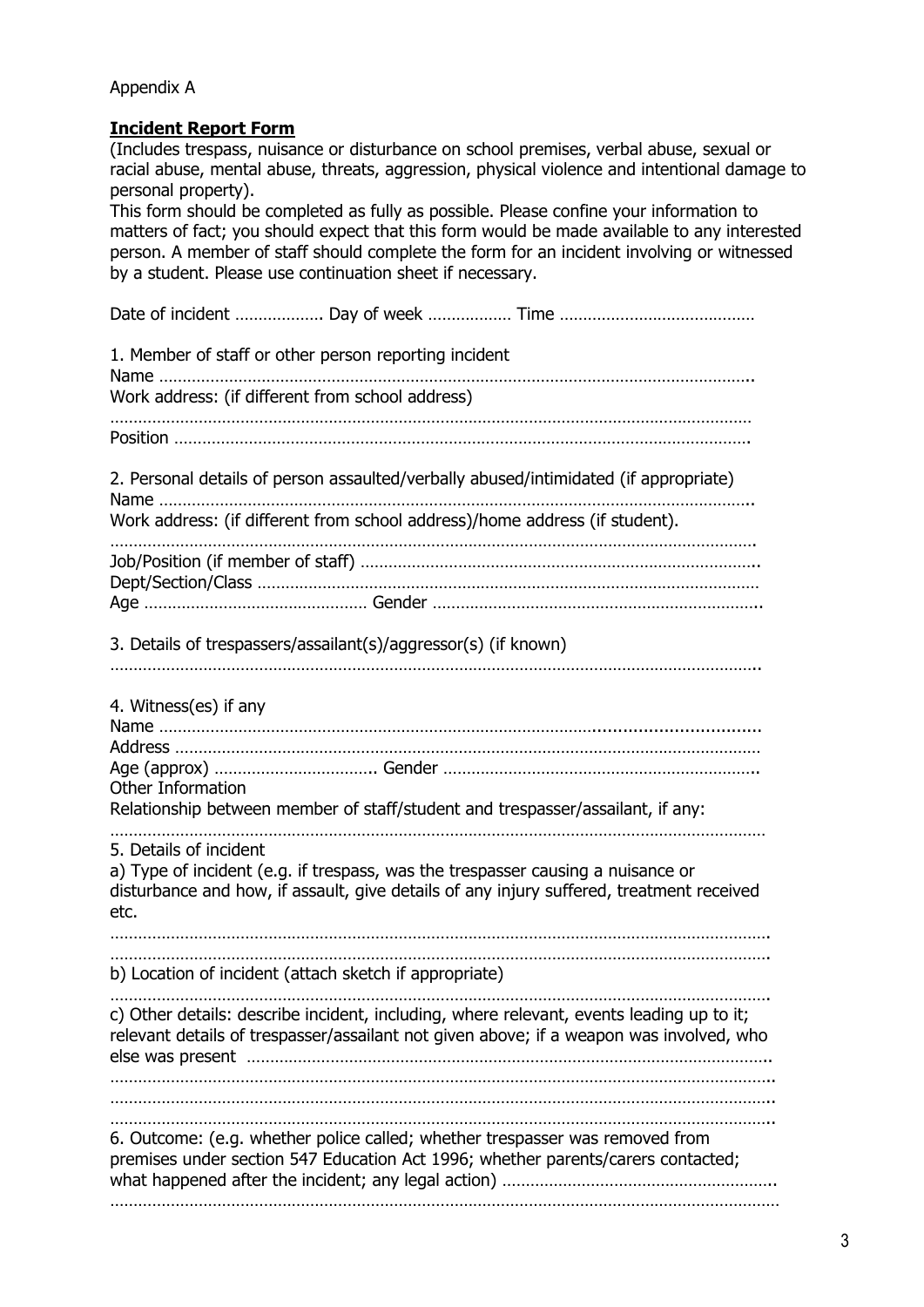If you have other comments that you wish to discuss then please contact the Headteacher directly. Signed ……………………………………… Date ………………………….

Please return as soon as possible to: Headteacher Thomas Hardye School Queens Avenue **Dorchester** Dorset DT1 2ET

Date of receipt:……………………………..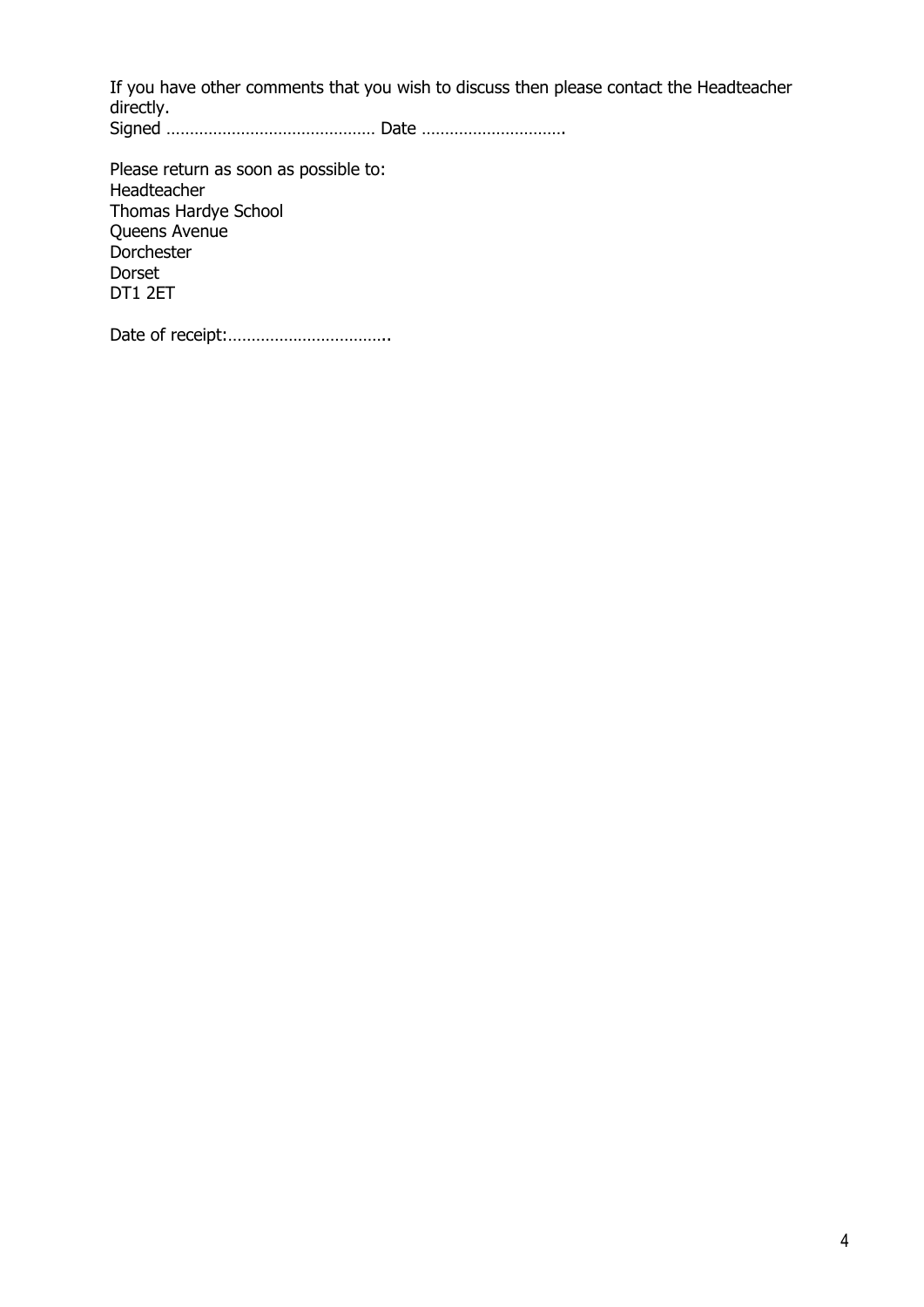Appendix B: BAN LETTER-1 Letter to Parent or carer with children at the school Recorded Delivery

Dear Sir/Madam,

I have received a report from the Headteacher at Thomas Hardye School about your conduct on (enter date and time).[Add summary of the incident and of its effect on staff, students, other parents/carers.]

I must inform you that the Governing Body will not tolerate conduct of this nature on its premises and will act to defend its staff and students. On the advice of the Headteacher I am therefore, instructing that (for a temporary period) you are not to reappear on the premises of the School. If you do not comply with this instruction, I shall arrange for you to be removed from the premises and shall recommend that you be prosecuted under Section 547 of the Education Act 1996. If convicted under this section, you are liable to a fine of up to £500.

For the duration of this decision you may bring your son(s)/daughter(s) (complete as appropriate) to school and collect them/him/her (delete as appropriate) at the end of the school day, but you must not go beyond the school gate. In addition, the school reserves the right to alter normal channels of communication with you during this period.

Arrangements have been made for your (delete as appropriate) son(s)/daughter(s) (insert child/rens names) to be collected, and returned to you, at the school gate by a member of the School's staff.

The withdrawal of permission for you to enter the school premises takes effect straightaway. However, I still need to decide whether it is appropriate to confirm this decision. Before I do so, I wish to give you an opportunity to give me in writing any comments or observations of your own in relation to the report which I have received from the Headteacher. These comments may include any expressions of regret on your part and any assurances you are prepared to give about your future conduct. To enable me to take a decision on this matter at an early point, you are asked to send me any written comments you wish to make by (state date ten working days from the date of this letter).

If on receipt of your comments I consider that my decision should be confirmed, you will be supplied with details of how to pursue a review of the circumstances of your case.

Yours faithfully,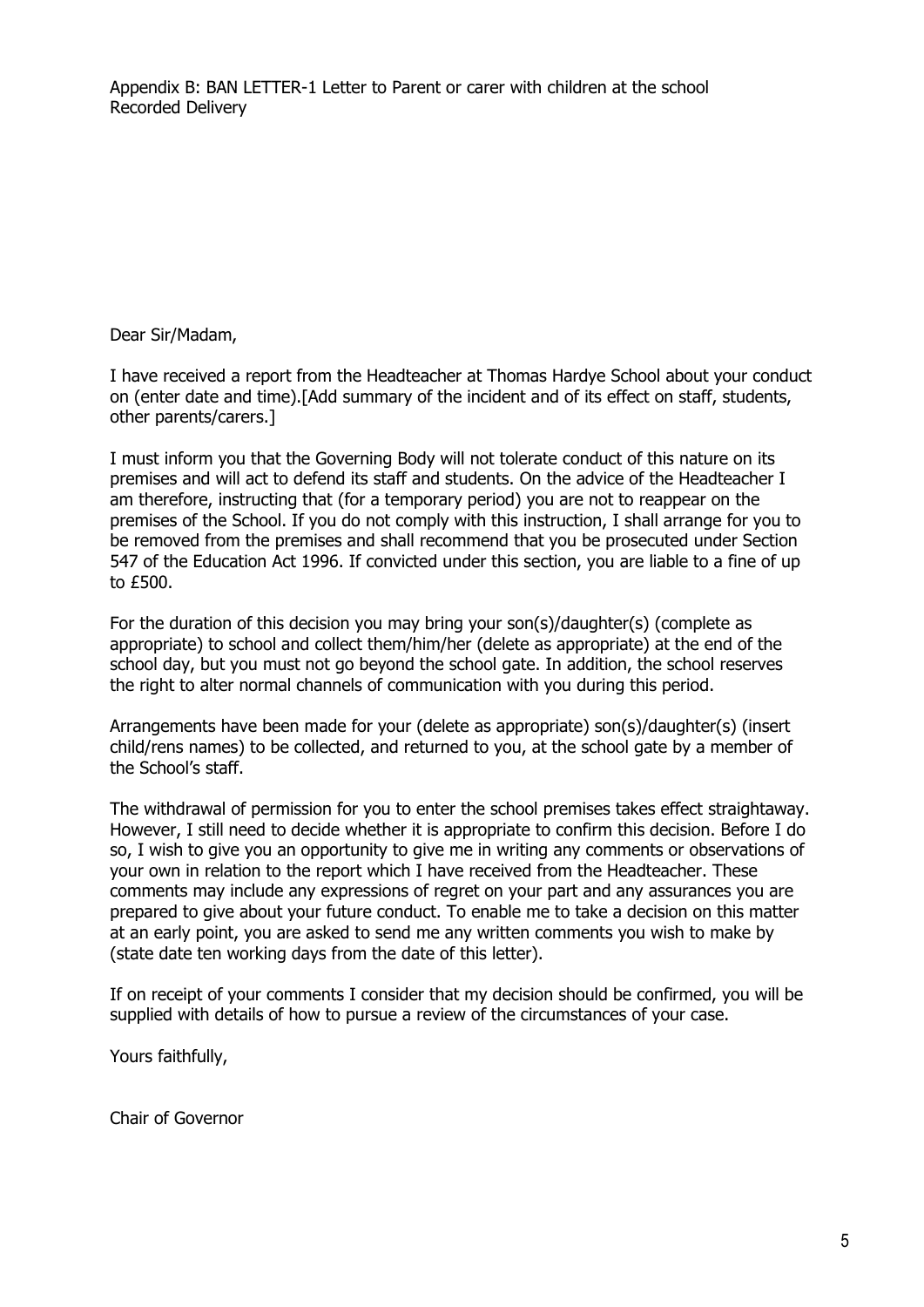Dear Sir/Madam,

I have received a report from the Headteacher at (insert name) School about your conduct on (enter date and time). [Add summary of the incident and of its effect on staff, students, and other parents/carers]

I must inform you that the Governing Body will not tolerate conduct of this nature on its premises and will act to defend its staff and students. On the advice of the Headteacher I am therefore, instructing that you are not to reappear on the premises of the School. If you do not comply with this instruction I shall arrange for you to be removed from the premises and shall recommend that you be prosecuted under Section 547 of the Education Act 1996. If convicted, you are liable to a fine of up to £500.

In addition, please note that the school reserves the right to alter normal channels of communication with you.

Yours faithfully,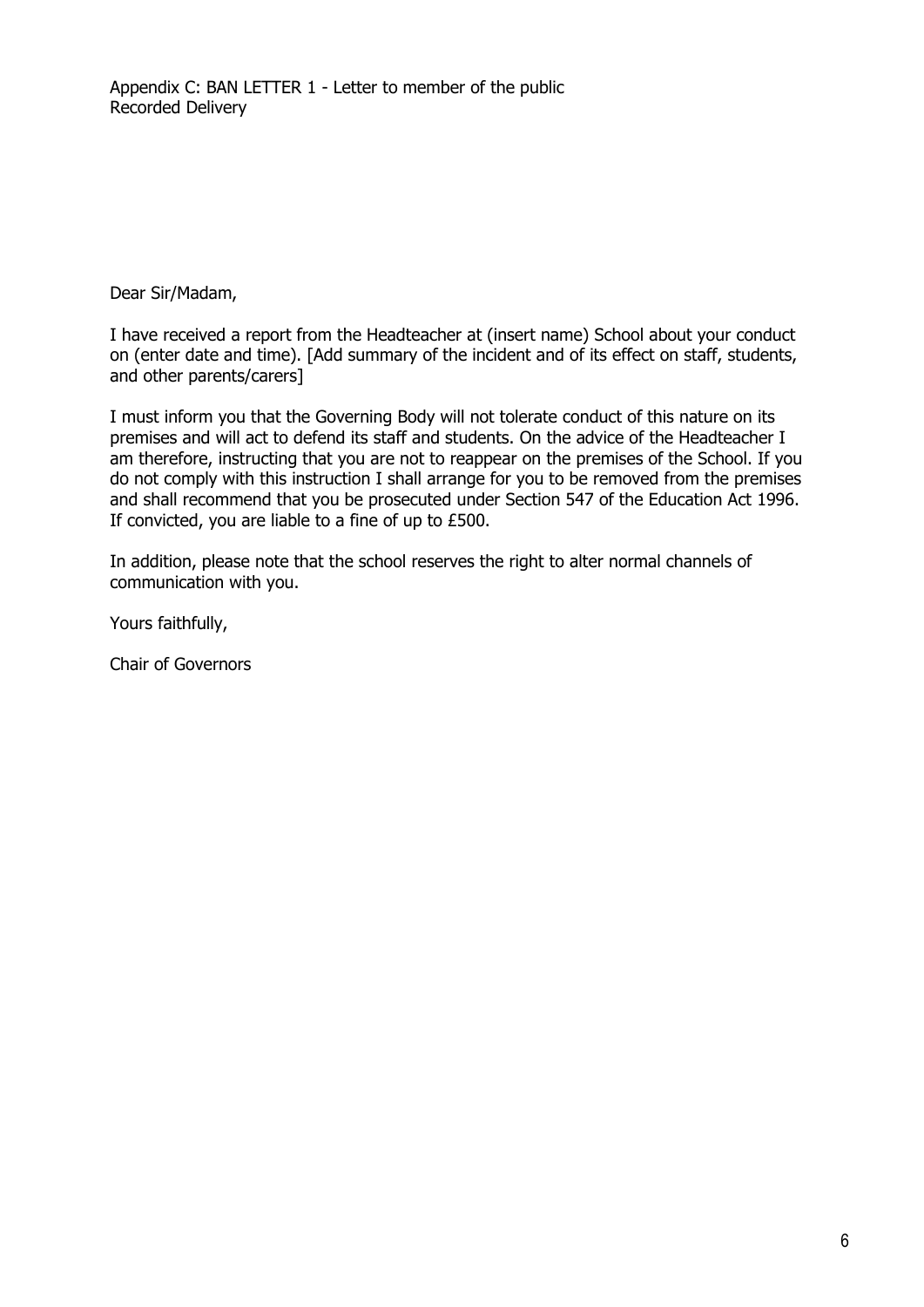Appendix D: BAN LETTER 2 - Letter to parent or carer with children at the school Recorded Delivery

Dear Sir/Madam,

On (give date) I wrote to you informing you that on the advice of the Headteacher, I had withdrawn permission for you to come onto the premises of Thomas Hardye School. To enable the Governing Body to determine whether to confirm this decision for a longer period, I gave you the opportunity to give your written comments on the incident concerned by (give date).

I have not received a written response from you/I have now received a letter from you dated (insert date), the contents of which I have noted. (Delete either sentence as appropriate). In the circumstances, and after further consideration of the Headteacher's report, I have determined that the decision to withdraw permission for you to come onto school premises should be confirmed. I am therefore instructing that until further notice you are not to come onto the premises of the school without the prior knowledge and approval of the Headteacher.

If you do not comply with this instruction, I shall arrange for you to be removed from the premises and shall recommend that you be prosecuted under Section 547 of the Education Act 1996. If convicted, you are liable to a fine of up to £500. In addition, the school reserves the right to alter normal channels of communication with you.

Notwithstanding this decision the Headteacher and staff at Thomas Hardye School remain committed to the education of your child/children (delete as appropriate), who must continue to attend school as normal under the arrangements set out in my previous letter.

The Governing Body will take steps to review the continuance of this decision on (give date). When deciding whether it is necessary to extend the withdrawal of permission to come on to the School's premises, the Governing Body will take into account the extent of your compliance with the decision, any appropriate expressions of regret and assurance of future good conduct received from yourself and any evidence of your co-operation with the School.

[Include where the incident has arisen within the context of a parental complaint against the School] Finally, I would advise you that I have asked the Headteacher to ensure that your complaint that (give brief details) is considered under the appropriate stage of the School's parental complaints procedure. The School will contact you about this in due course. If you wish to pursue the matter further, you have a right to a review of the circumstances of this case by contacting the Local Authority at Dorset County Council.

Yours faithfully,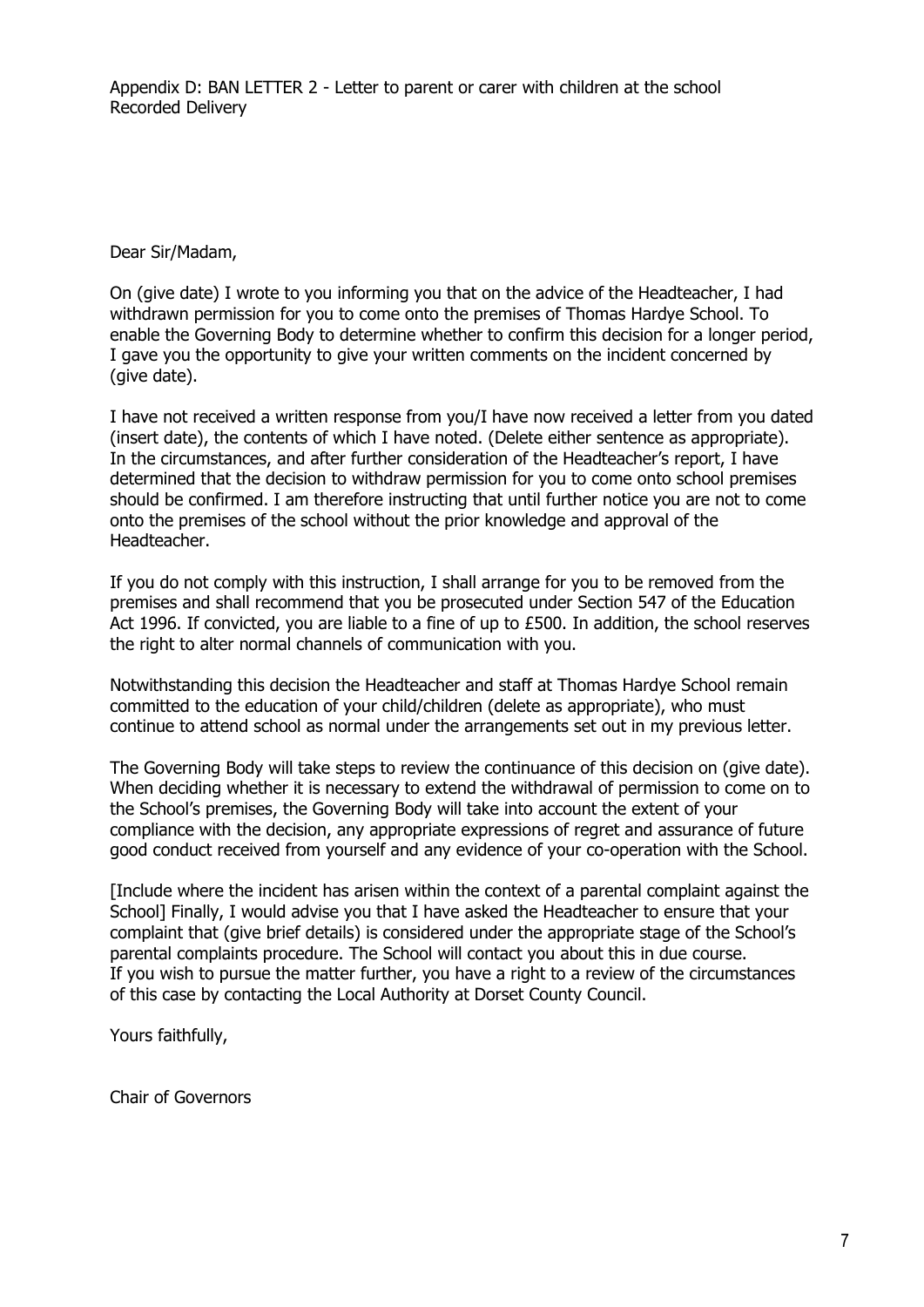Appendix D: BAN LETTER 3 - Letter to parent or carer with child/ren at the school Recorded Delivery

Dear Sir/Madam,

I wrote to you on (give date) withdrawing permission for you to come onto the premises of Thomas Hardye School until further notice. In that letter I also advised you that I would take steps to review this decision on (give date).

I have now completed the review. However, after consultation with the Headteacher, I have determined that it is not yet appropriate for me to withdraw my decision. (Give a brief summary of reasons.) I therefore advise that the instruction that you are not to come onto the premises of Thomas Hardye School without the prior knowledge and approval of the Headteacher remains in place until further notice.

In addition, the school reserves the right to alter normal channels of communication.

I shall undertake a further review of this decision on (give date).

If you are dissatisfied with this decision, you have a right to complain to the local education authority.

Yours faithfully,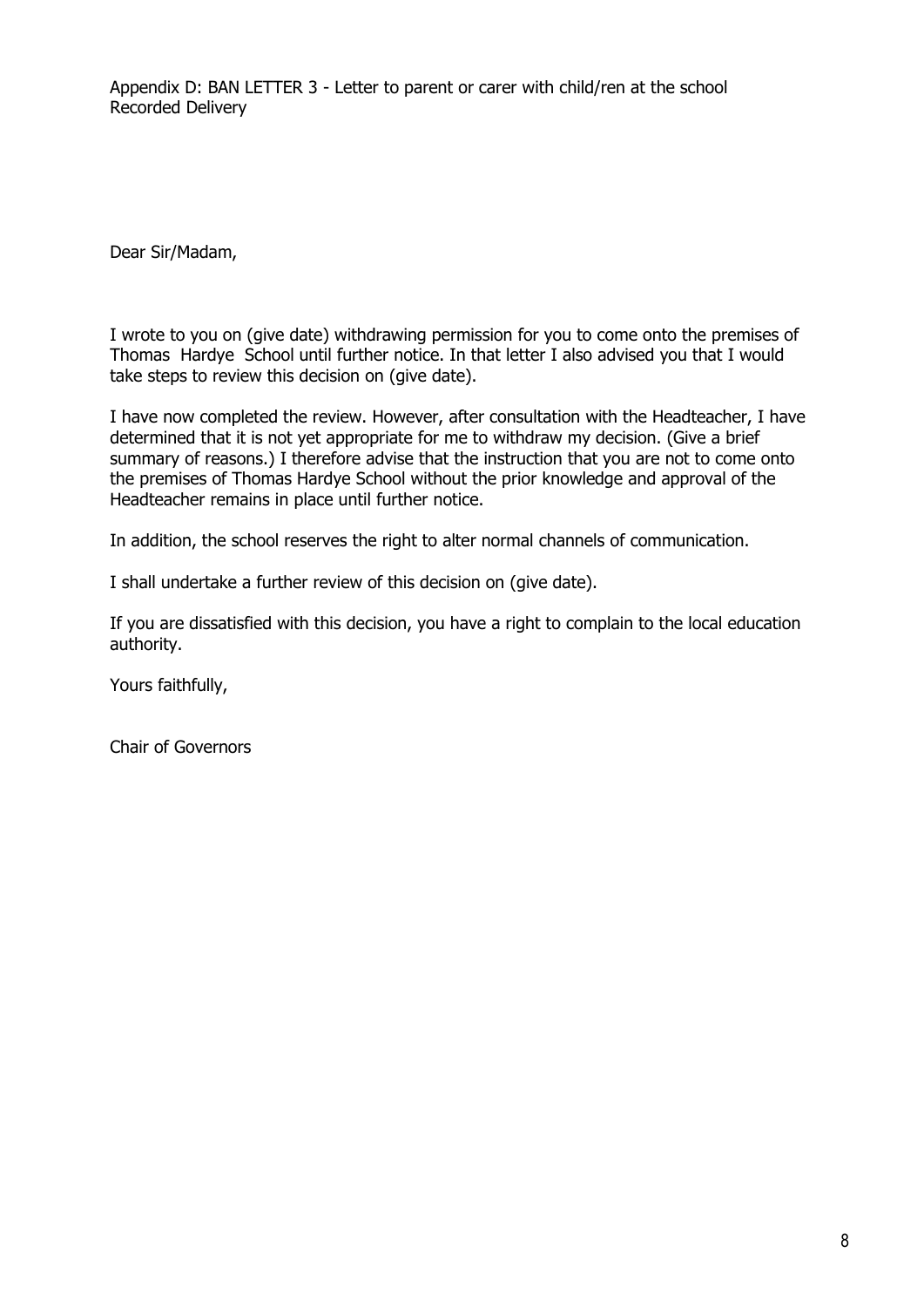Appendix E: UNBAN LETTER 1 Recorded Delivery

Dear Sir/Madam,

On (Insert date) I wrote to you informing you that, on the advice of the Headteacher, I had temporarily withdrawn permission for you to come onto the premises of Thomas Hardye School.

To enable me to determine whether to confirm this decision for a longer period, I gave you the opportunity to let me have your written comments on this incident by (insert date). I have not received a written response from you / I have now received a letter from you dated (insert date), the contents of which I have noted. (delete either sentence as appropriate).

[However] In the circumstances, and after consulting with the Headteacher, I have decided that it is not necessary to confirm the decision, and I am therefore restoring to you the permission to come onto the school premises, with immediate effect.

Nevertheless, I remain very concerned at the incident which occurred on (insert date), and I must warn you that if there is any repetition of your behaviour on that occasion, I shall not hesitate to withdraw permission for you to come onto the premises again.

Yours sincerely,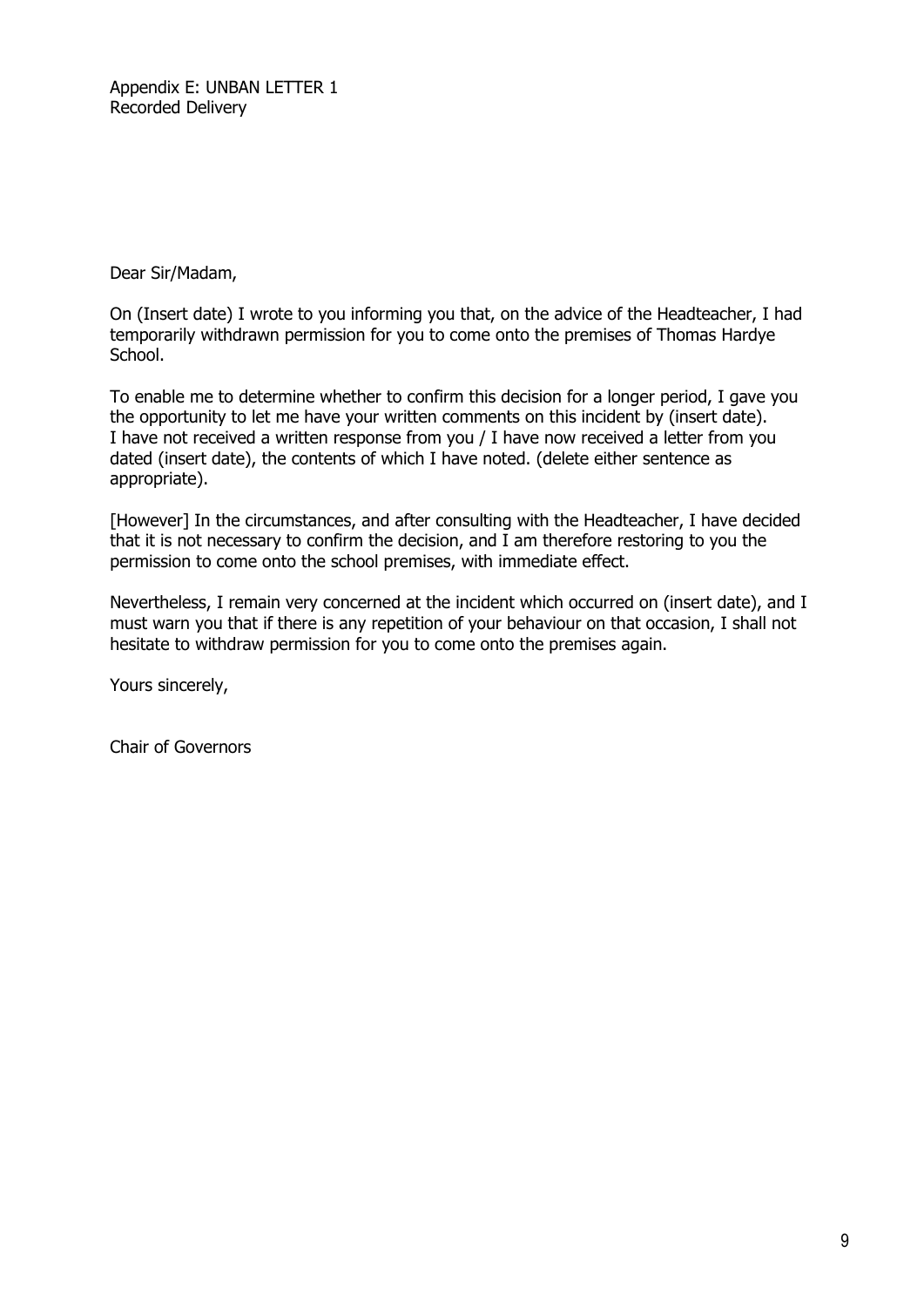Appendix F: Depending on who signed original banning letter - UNBAN LETTER 2 Recorded Delivery

Dear Sir/Madam,

I wrote to you on (give date) informing you that I had withdrawn permission for you to come onto the premises of Thomas Hardye School until further notice. In that letter I also advised you that I would take steps to review this decision on (give date).

I have now completed the review. After consultation with the Headteacher, I have decided that it is now appropriate to change that decision and I am therefore restoring to you the permission to come onto the school premises, with immediate effect.

I trust that you can now be relied upon to act in full co-operation with the School and that there will be no further difficulties of the kind that made it necessary for me to prevent you entering the premises. I should, point out that if there is any repetition of your behaviour, I shall not hesitate to withdraw permission for you to come onto the premises again.

Yours sincerely,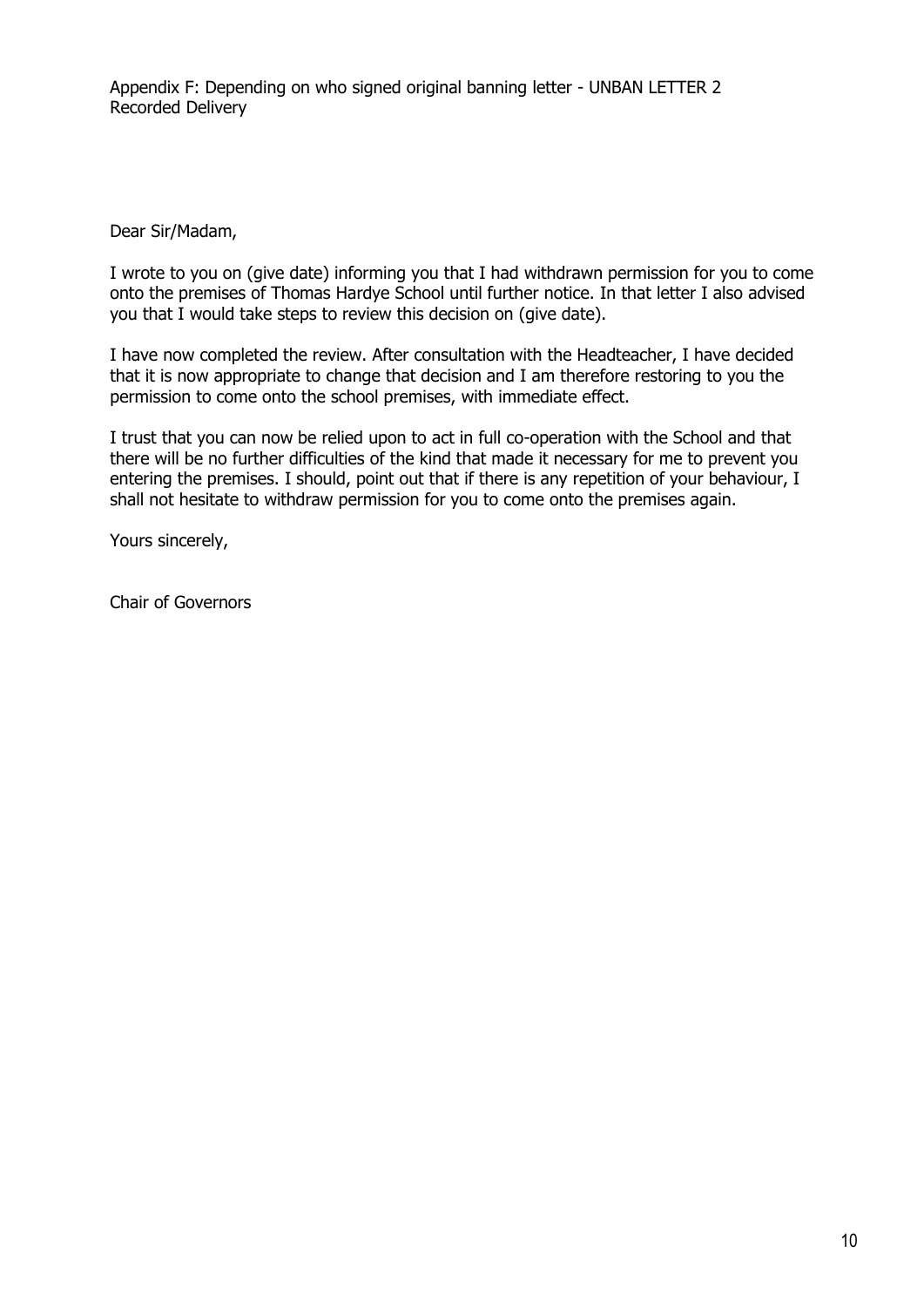PLEASE PASS TO HEADTEACHER'S PA

Other factual information (to be completed by school as appropriate)

a) Possible contributory factors

b) Is trespasser/assailant known to have been involved in any previous incidents YES/NO

c) Give date and brief details of (b) if known

d) Had any measures been taken to try to prevent an incident of this type occurring? If so, what?

Could they be improved?

e) If no measures had been taken beforehand, could action now be taken? If so, what? f) Any other relevant information

Date of Review: ………………………………………..